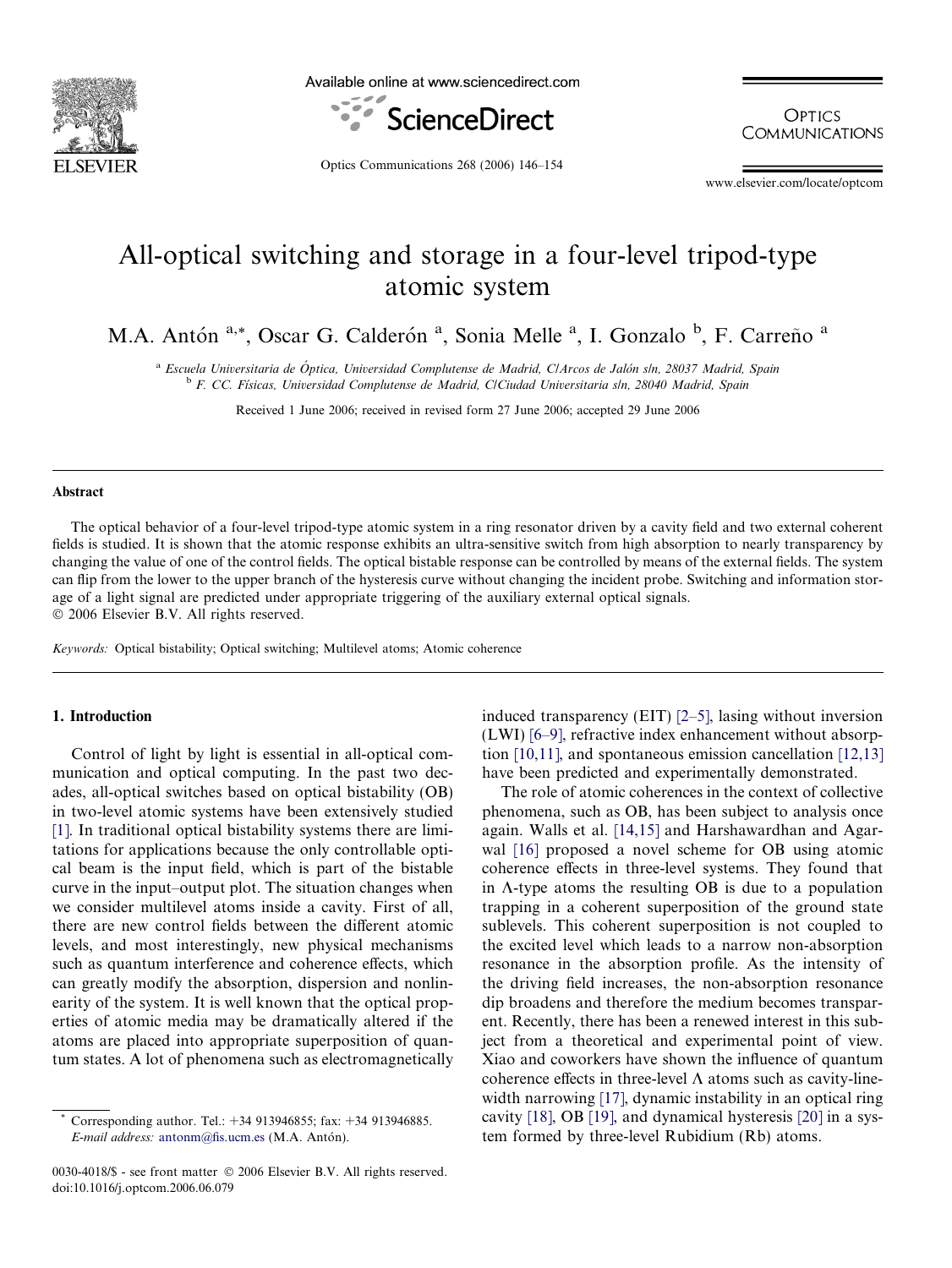<span id="page-1-0"></span>Another way of generating coherence is connected with the relaxation processes such as spontaneous emission [\[13,21–23\].](#page-8-0) Very recently, Joshi et al. [\[24\]](#page-8-0) studied the role of spontaneously generated coherence on OB. Similar studies have been carried out in V-type atoms [\[25\]](#page-8-0) taking into account the possibility of quantum interference between the two decay channels from the two upper sublevels to the ground level, i.e., vacuum induced coherence. OB was achieved with considerable lower threshold intensity. OB in V-type atoms driven by a coherent field in a broadband squeezed vacuum has also been analyzed [\[26\]](#page-8-0), showing that the width of the hysteresis loop can be controlled changing the relative phase of the squeezed vacuum to the coherent field.

Large nonlinear susceptibilities with low pumps and high sensitivities are desirable when considering the development of optical shutters, phase conjugation as well as others all-optical information processing devices. In view of these requirements it should be interesting to explore procedures and/or physical mechanics to engineer the bistable response. Chang et al. [\[27\]](#page-8-0) and Novikova et al. [\[28\]](#page-8-0) have reported observations of novel dynamic behavior in resonantly enhanced stimulated Raman scattering in Rb vapor. In particular, they demonstrated a dynamic hysteresis of the Raman scattered optical field. Tripod-type atoms have proved to be robust systems for engineering arbitrary coherent superposition of atomic states [\[29\].](#page-8-0) Paspalakis and Knight [\[30\]](#page-8-0) have analyzed transparency, slow light and parametric generation in a medium of tripod atoms. Petrosian and Malakian [\[31\]](#page-8-0) have shown that this system can support large magneto-optical rotation with negligible absorption. They also found a novel regime of extremely efficient nonlinear interactions of two multimode single-photon pulses. In a related work, Rebic et al. [\[32\]](#page-8-0) have pointed out that the large Kerr cross-phase modulation among the probe and trigger fields enables one to implement a phase gate with a conditional phase shift of the order of  $\pi$ .

In this work we explore adequate control schema to make the advantages of multilevel atomic systems accessible for possible applications. We study the behavior of a tripod-type four-level atom in a unidirectional ring resonator driven by a cavity field and two external coherent fields. First, we analyze the linear absorption of the probe field under the influence of the control fields. It is shown that the system can switch from high absorption to nearly transparency with a large contrast ratio by varying one of the driving fields. We analyze how the hysteresis curve is modified by acting on one of the external fields without changing the incident probe field. The controlled shift of the hysteresis curve allows us the possibility of obtaining alloptical switching and storage of light signals. We illustrate the feasibility of the proposed scheme by considering experimentally accessible atomic configurations.

The paper is organized as follows: Section 2 establishes the model, i.e., the Hamiltonian of the system and the evolution equations of the atomic operators assuming the rotating wave approximation. Section [3](#page-2-0) deals with the analysis of the linear susceptibility of the atomic system. In Section [4](#page-4-0) we analyze the cavity field dynamics in different schema. Section [5](#page-8-0) summarizes the main conclusions.

#### 2. The model and the equations of motion

The scheme of levels of the atomic system we are considering is shown schematically in [Fig. 1](#page-2-0)a. Here transition  $|1\rangle \rightarrow |4\rangle$  is driven by a field with Rabi frequency  $\Omega_1$ , while transitions  $|2\rangle \rightarrow |4\rangle$  and  $|3\rangle \rightarrow |4\rangle$  are driven by two control fields with Rabi frequencies  $\Omega_2$ , and  $\Omega_3$ , respectively.  $\Delta_j = \omega_{4j} - \omega_j$  (j = 1, 2, 3) denotes the detuning between the frequency of the transition  $|j\rangle \rightarrow |4\rangle$  and the laser frequency  $\omega_i$ . In the interaction picture and in the dipole and rotating wave approximations, the Hamiltonian of the atomic system is given by [\[30,32\]](#page-8-0)

$$
H = \hbar \Delta_1 \sigma_{44} + \hbar (\Delta_3 - \Delta_1) \sigma_{33} + \hbar (\Delta_2 - \Delta_1) \sigma_{22} - \hbar (\Omega_1 \sigma_{41} + \Omega_2 \sigma_{42} + \Omega_3 \sigma_{43} + \text{H.c.}) + \mathcal{L} \rho,
$$
 (1)

where  $\mathscr{L}\rho$  stands for the dissipative Liouvillian.

The Bloch equations for the density matrix elements including atomic spontaneous emission and dephasing are

$$
\frac{\partial \rho_{44}}{\partial t} = -(\Gamma_{41} + \Gamma_{42} + \Gamma_{43})\rho_{44} + i\Omega_{1}\rho_{14} - i\Omega_{1}^{*}\rho_{41} \n+ i\Omega_{2}\rho_{24} - i\Omega_{2}^{*}\rho_{42} + i\Omega_{3}\rho_{34} - i\Omega_{3}^{*}\rho_{43}, \n\frac{\partial \rho_{33}}{\partial t} = -( \Gamma_{32} + \Gamma_{31})\rho_{33} + \Gamma_{43}\rho_{44} + i\Omega_{3}^{*}\rho_{43} - i\Omega_{3}\rho_{34}, \n\frac{\partial \rho_{22}}{\partial t} = \Gamma_{42}\rho_{44} + \Gamma_{32}\rho_{33} - \Gamma_{21}\rho_{22} + i\Omega_{2}^{*}\rho_{42} - i\Omega_{2}\rho_{24}, \n\frac{\partial \rho_{14}}{\partial t} = -(\gamma_{41} - i\Delta_{1})\rho_{14} + i\Omega_{1}^{*}(\rho_{44} - \rho_{11}) - i\Omega_{2}^{*}\rho_{12} - i\Omega_{3}^{*}\rho_{13}, \n\frac{\partial \rho_{13}}{\partial t} = -[\gamma_{31} - i(\Delta_{1} - \Delta_{3})]\rho_{13} + i\Omega_{1}^{*}\rho_{43} - i\Omega_{3}\rho_{14}, \n\frac{\partial \rho_{12}}{\partial t} = -[\gamma_{21} - i(\Delta_{1} - \Delta_{2})]\rho_{12} + i\Omega_{1}^{*}\rho_{42} - i\Omega_{2}\rho_{14}, \n\frac{\partial \rho_{23}}{\partial t} = -[\gamma_{32} - i(\Delta_{2} - \Delta_{3})]\rho_{23} + i\Omega_{2}^{*}\rho_{43} - i\Omega_{3}\rho_{24}, \n\frac{\partial \rho_{24}}{\partial t} = -(\gamma_{42} - i\Delta_{2})\rho_{24} + i\Omega_{2}^{*}(\rho_{44} - \rho_{22}) - i\Omega_{1}^{*}\rho_{21} - i\Omega_{3}^{*}\rho_{23}, \n\frac{\partial \rho_{34}}{\partial t} = -(\gamma_{43} - i\Delta_{3})\rho_{34} + i\Omega_{3}^{*}(\rho_{44} - \rho_{33}) - i\Omega_{1}^{*}\rho_{
$$

where  $\Gamma_{ij}$  is the spontaneous decay rate from level  $|i\rangle$  to level  $|j\rangle$ ,  $\gamma_{ij}$  is the dephasing rate  $\gamma_{ij} = (1/2)\sum_i \Gamma_{ii} + (1/2)$  $\sum_{i} \Gamma_{ji}$ , and we have assumed a closed atomic system, i.e.,  $\rho_{11} + \rho_{22} + \rho_{33} + \rho_{44} = 1.$ 

In order to numerically prove the proposed tripod atomic system, we choose the cycling transition  $F_e = 0 \leftrightarrow F_g = F_e + 1$  of a two-level atom subject to a DC magnetic field which induces a Zeeman splitting in two of the three lower levels. Such a transition can be implemented by considering the  $4f^66s^2T_{1} \leftrightarrow 4f^66s6p^5D_0$ in Samarium (Sm) (see Refs. [\[33,34\]](#page-8-0)), among other atomic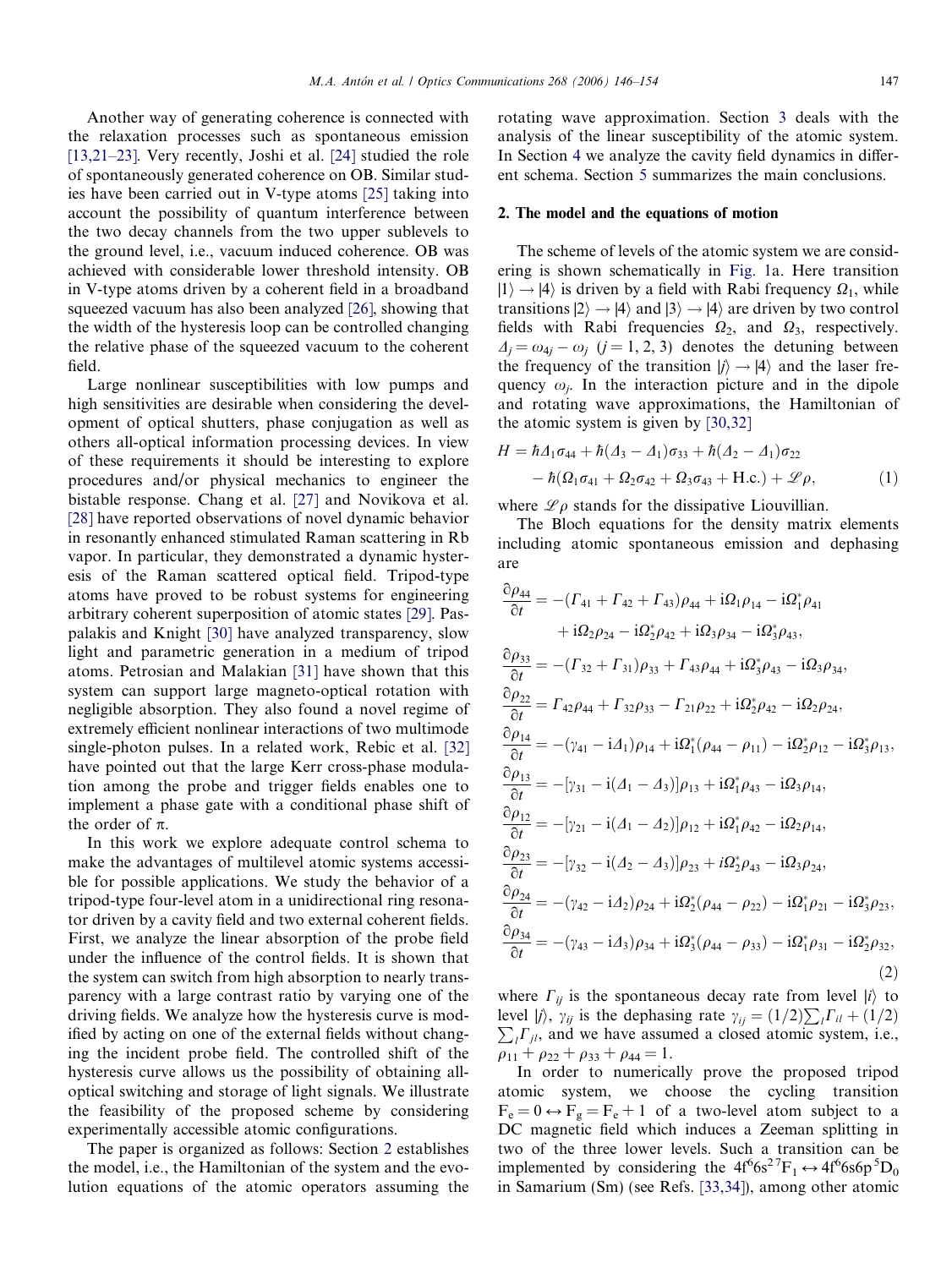<span id="page-2-0"></span>

Fig. 1. (a) A tripod-type atom probed by field  $\Omega_1$  and driven by two control fields with Rabi frequencies  $\Omega_2$  and  $\Omega_3$ . (b) Dressed states of the tripod-type atom. Transition between states  $|1\rangle$  and  $|0\rangle$  is only allowed while the control field  $\Omega_3$  is applied.

systems [\[35,36\].](#page-8-0) This scheme has also been addressed theoretically in the context of pump–probe configuration, showing the appearance of the so-called coherent hole burning at the Autler–Townes sidebands [\[37\]](#page-8-0). The existence of this atomic scheme will help us to show the feasibility of experimentally obtaining the results predicted in this work. Thus, we consider the case where transition  $F_e = 0 \leftrightarrow F_g = 0$  ( $|2\rangle \rightarrow |4\rangle$  in the notation used by us) is driven by a linearly polarized  $\pi$  field with Rabi frequency  $\Omega_2$ , and transition  $F_e = 0 \leftrightarrow F_g = 1$  ( $|3\rangle \rightarrow |4\rangle$ ) in our notation) is driven by a circularly polarized  $\sigma_+$  field, with Rabi frequency  $\Omega_3$ . These two external fields will be used for optical engineering the atomic response. Finally, transition  $F_e = 0 \leftrightarrow F_g = -1$  ( $|1\rangle \rightarrow |4\rangle$  in our notation) is probed by a circularly polarized  $\sigma_-$  field  $\Omega_1$ . In addition, in the numerical simulations we assume equal decay rates from the upper level,  $\Gamma_{41} = \Gamma_{42} = \Gamma_{43} = \gamma$ , and  $\Gamma_{32} = \Gamma_{21} = 0$  and  $\Gamma_{31} = 0.00175$  [\[34\]](#page-8-0) which are adequate for the Sm atom.

#### 3. Linear susceptibility of the system

Let us study the linear susceptibility of the tripod atomic system described above. Eq. [\(2\)](#page-1-0) is the basis to analyze the probe absorption of a field probing  $|1\rangle \rightarrow |4\rangle$ . Thus, we set  $\partial_t \rho_{ii} = 0$ , and solve the resultant algebraic equations to obtain the steady-state values of populations and coherences. Fig. 2a shows the probe absorption  $\text{Im}(\rho_{41})$  versus the detuning  $\Delta_1$  for  $\Omega_2 = \gamma$ ,  $\Delta_2 = 0$ ,  $\Delta_3 = \gamma$ , and three different values of the control field  $\Omega_3$ . In the case with  $\Omega_3 = 0$ , the atomic system behaves as a three-level  $\Lambda$ -type system, so we recover the standard EIT profile with a dark resonance at  $\Delta_1 = \Delta_2 = 0$ . However, when  $\Omega_3 = \gamma$ , a sharp absorption peak emerges, and simultaneously the point of transparency splits into two dark resonances, one located at  $\Delta_1 = \Delta_2$  and the other at  $\Delta_1 = \Delta_3$ . This behavior was previously found by Paspalakis and Knight in a four-level atom in a tripod configuration [\[30\]](#page-8-0). The inspection of Fig. 2a reveals that the spectral position of the central absorption peak can be modified by changing the intensity of the control field  $\Omega_3$ . We would like to remark that the ultranarrow peak has a subnatural linewidth, therefore a small change in the Rabi frequency of the control field leads the system from nearly transparency to high absorption. This striking behavior will be used latter in this work to produce switching of the  $|1\rangle \rightarrow |4\rangle$  signal field by acting



Fig. 2. (a) Normalized probe absorption of the  $|1\rangle \rightarrow |4\rangle$  transition Im( $\rho_{41}$ )/( $\Omega_1/\gamma$ ) versus the probe detuning  $\Lambda_1$  for several values of the Rabi frequency  $\Omega_3$ . Other parameters are  $\Delta_2 = 0$ ,  $\Delta_3 = \gamma$ ,  $\Omega_2 = \gamma$ .  $\Omega_3 = 0$  (dashed line) and  $\Omega_3 = \gamma$  (dotted line) and  $\Omega_3 = 1.5\gamma$  (solid line). (b) Dopplerbroadened version of the normalized probe absorption  $\text{Im}(\rho_{41})/(\Omega_1/\gamma)$ versus the probe detuning for a control field  $\Omega_3 = 1.5\gamma$ , and several values of the Doppler width:  $\Delta \omega_{\text{D}} = \gamma$  (dashed line),  $\Delta \omega_{\text{D}} = 10\gamma$  (dotted line), and  $\Delta \omega_{\rm D} = 50\gamma$  (solid line).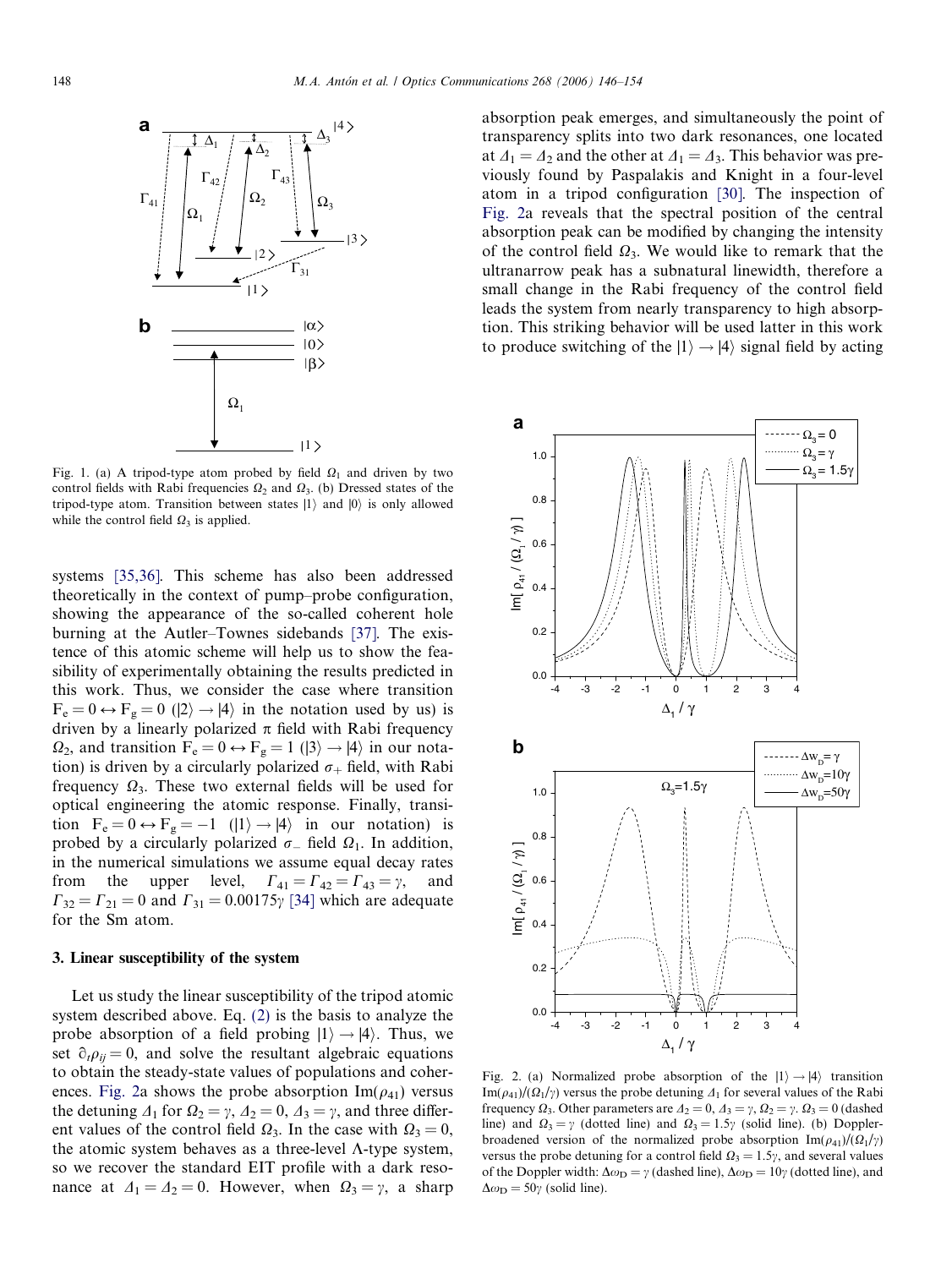on the  $|3\rangle \rightarrow |4\rangle$  driving field. In addition, the peak value at the center of the above-mentioned absorption line takes similar values to those exhibited at the Autler–Townes doublet. The appearance of the central absorption line can be attributed to the coherence induced among the atomic levels by the interaction of the probe field  $\Omega_1$ , and the control fields ( $\Omega_2$  and  $\Omega_3$ ) with the four-level system.

Let us consider the effect of Doppler broadening on the linear susceptibility of the tripod atomic system. In order to do that, we substitute the detunings  $\Delta_i$  with  $\Delta_i + \omega_{4i}v/c$ , where  $v$  denotes the atomic velocity. Then, by using the probability distribution function we compute the average susceptibility of the probe laser

$$
\rho_{41} = \int_{-\infty}^{\infty} dv \frac{1}{v_p \sqrt{\pi}} e^{-v^2/v_p^2} \rho_{41}(v), \qquad (3)
$$

where  $v_p = \sqrt{\frac{2kT}{m}}$  is the mean atomic velocity, and the Doppler width is given by  $\Delta \omega_{\text{D}} = 2 \sqrt{\log 2} \omega_{41} v_{\text{p}}/c$ . The total probe absorption  $\text{Im}(\rho_{41})$  calculated through Eq. (3) is shown in [Fig. 2b](#page-2-0) for different values of the Doppler width. For values of  $\Delta\omega_D$  below or close to the upper decay rate  $\gamma$  (see dashed line in [Fig. 2](#page-2-0)b), the total probe absorption behaves as in the case without the Doppler broadening. Note that as the Doppler width increases above the decay rate value the probe absorption decreases although the positions of the EIT windows do not change. The high absorption central peak disappears for large values of  $\Delta\omega_D$  (see solid line in [Fig. 2b](#page-2-0)). In the following and for the sake of simplicity, we neglect the Doppler broadening since the linear probe absorption does not change significantly for values of the Doppler width around the upper decay rate. In the case of larger values of  $\Delta\omega_D$ , the main effect will be to reduce the sensitivity of the optical switching analyzed in this work, due to the reduction of the absorption curves.

In order to understand the behavior of the linear absorption of the tripod atomic system, we analyze the atomic system in the dressed state picture. To do that, the Hamiltonian corresponding to the atomic part and the external fields is diagonalized, i.e., we look for the  $\lambda_u$ and  $|u\rangle$  that satisfy  $H_P|u\rangle = \lambda_u|u\rangle$   $(u = \alpha, \beta, 0)$ , where  $H_P$  is the part of the Hamiltonian in Eq. [\(1\)](#page-1-0) which is related to the strong pump fields  $\Omega_2$  and  $\Omega_3$  and it is given by

$$
H_{\rm P} = \hbar \Delta_1 \sigma_{44} + \hbar (\Delta_3 - \Delta_1) \sigma_{33} + \hbar (\Delta_2 - \Delta_1) \sigma_{22} - \hbar (\Omega_2 \sigma_{42} + \Omega_3 \sigma_{43} + \text{H.c.}).
$$
 (4)

The dressed states from Hamiltonian (4) to first order in  $\Omega_3$ are given by

$$
|\alpha\rangle \approx \frac{\Omega_R + \Delta_2/2}{D_\alpha} |4\rangle - \frac{\Omega_2}{D_\alpha} |2\rangle - \frac{\Omega_3(\Omega_R + \Delta_2/2)}{D_\alpha(\Delta_3 - \Delta_2/2 + \Omega_R)} |3\rangle,
$$
  
\n
$$
|\beta\rangle \approx \frac{\Omega_R - \Delta_2/2}{D_\beta} |4\rangle + \frac{\Omega_2}{D_\beta} |2\rangle + \frac{\Omega_3(\Omega_R - \Delta_3/2)}{D_\beta(\Delta_3 - \Delta_2/2 - \Omega_R)} |3\rangle,
$$
  
\n
$$
|0\rangle \approx \frac{\Omega_3 |\Delta_2 - \Delta_3|}{D_0^2} |4\rangle - \frac{\Omega_2 \Omega_3 |\Delta_2 - \Delta_3|}{(\Delta_2 - \Delta_3) D_0^2} |2\rangle + \frac{|\Delta_2 - \Delta_3|}{(\Delta_2 - \Delta_3)} |3\rangle,
$$
  
\n(5)

where

$$
D_{\alpha} = \sqrt{\left(\frac{A_2}{2} + \Omega_R\right)^2 + \Omega_2^2},
$$
  
\n
$$
D_{\beta} = \sqrt{\left(\frac{A_2}{2} - \Omega_R\right)^2 + \Omega_2^2},
$$
  
\n
$$
D_0^2 = |A_3(A_2 - A_3) + \Omega_2^2|,
$$
\n(6)

with  $\Omega_R \equiv$  $\begin{array}{ccc} \hline \end{array}$  $\left( \frac{\Delta_2}{2} \right)^2 + \Omega_2^2$  $\overline{a}$ . The eigenvalues are  $\lambda_{\alpha} \simeq$  $\Delta_1 - \Delta_2/2 + \Omega_R$ ,  $\lambda_\beta \simeq \Delta_1 - \Delta_2/2 - \Omega_R$ , and  $\lambda_0 \simeq \Delta_1 - \Delta_3$ , respectively.

In the limit  $\Omega_3 \rightarrow 0$ , it can be clearly seen from Eq. (5) that dressed states  $|\alpha\rangle$  and  $|\beta\rangle$  correspond to the usual Autler–Townes components split by  $\Omega_R$ , whereas the dressed state  $|0\rangle$  corresponds to the bare state  $|3\rangle$ . However in the case with  $\Omega_3 \neq 0$ , and  $\Delta_2 - \Delta_3 \neq 0$ , the state  $|0\rangle$  contains an admixture of level  $|4\rangle$ , thus it has a non-zero dipole matrix element with the ground state  $|1\rangle$ . Due to this coupling, transition from  $|1\rangle$  to  $|0\rangle$  becomes possible (see [Fig. 1b](#page-2-0)). According to perturbation theory the transition probability from the ground state to the excited dressed states is given by

$$
P_{\rm exc} \propto \left| \frac{\langle 1 | \mu_{41} E_1 | \alpha \rangle}{\lambda_{\alpha}} + \frac{\langle 1 | \mu_{41} E_1 | \beta \rangle}{\lambda_{\beta}} + \frac{\langle 1 | \mu_{41} E_1 | 0 \rangle}{\lambda_0} \right|^2. \tag{7}
$$

The three terms within the angle brackets represent the three excitation paths corresponding to three-photon hyper-Raman resonances and interfere with each other. In or-der to justify the results shown in [Fig. 2a](#page-2-0), we set  $\Delta_2 = 0$ . Note that when  $\Omega_3 = 0$ , then  $\langle 1 | \mu_{41} E_1 | 0 \rangle = 0$ , and Eq. (7) reduces to the well-known expression for EIT in a  $\Lambda$  system. In this case the transition probability remains

$$
P_{\text{exc}} \propto \frac{1}{2} |\mu_{41} \Omega_1|^2 \left| \frac{1}{\varDelta_1 + \varOmega_2} + \frac{1}{\varDelta_1 - \varOmega_2} \right|^2, \tag{8}
$$

which reduces to zero when  $\Delta_1 = 0$ , i.e., a dip appears at  $\Delta_1 = 0$  due to destructive interference of the two possible paths  $|1\rangle \rightarrow |\alpha\rangle$  and  $|1\rangle \rightarrow |\beta\rangle$ . On the other hand when  $\Delta_2 = 0$ ,  $\Omega_3 \neq 0$ , and  $\Delta_3 \neq 0$ , the third term in Eq. (7) does not vanish, and the transition probability reads approximately as

$$
P_{\text{exc}} \simeq \frac{1}{2} |\mu_{41} \Omega_1|^2 \left| \frac{1}{\Delta_1 + \Omega_2} + \frac{1}{\Delta_1 - \Omega_2} + \frac{\sqrt{2} \Omega_3 \Delta_3}{(\Delta_1 - \Delta_3) |\Omega_2^2 - \Delta_3^2|} \right|^2.
$$
\n(9)

According to Eq. (9) a constructive interference occurs in the middle of the two resonances in agreement with the numerical results. The width of this peak depends on the strength of the additional control field  $\Omega_3$  as indicated by its presence in the numerator of Eq. (9).

In summary, the addition of an extra field to a conventional three-level  $\Lambda$  atom allows the modification of the position and width of the absorption peak and the double dark resonance by changing the intensity and detunings of the external fields.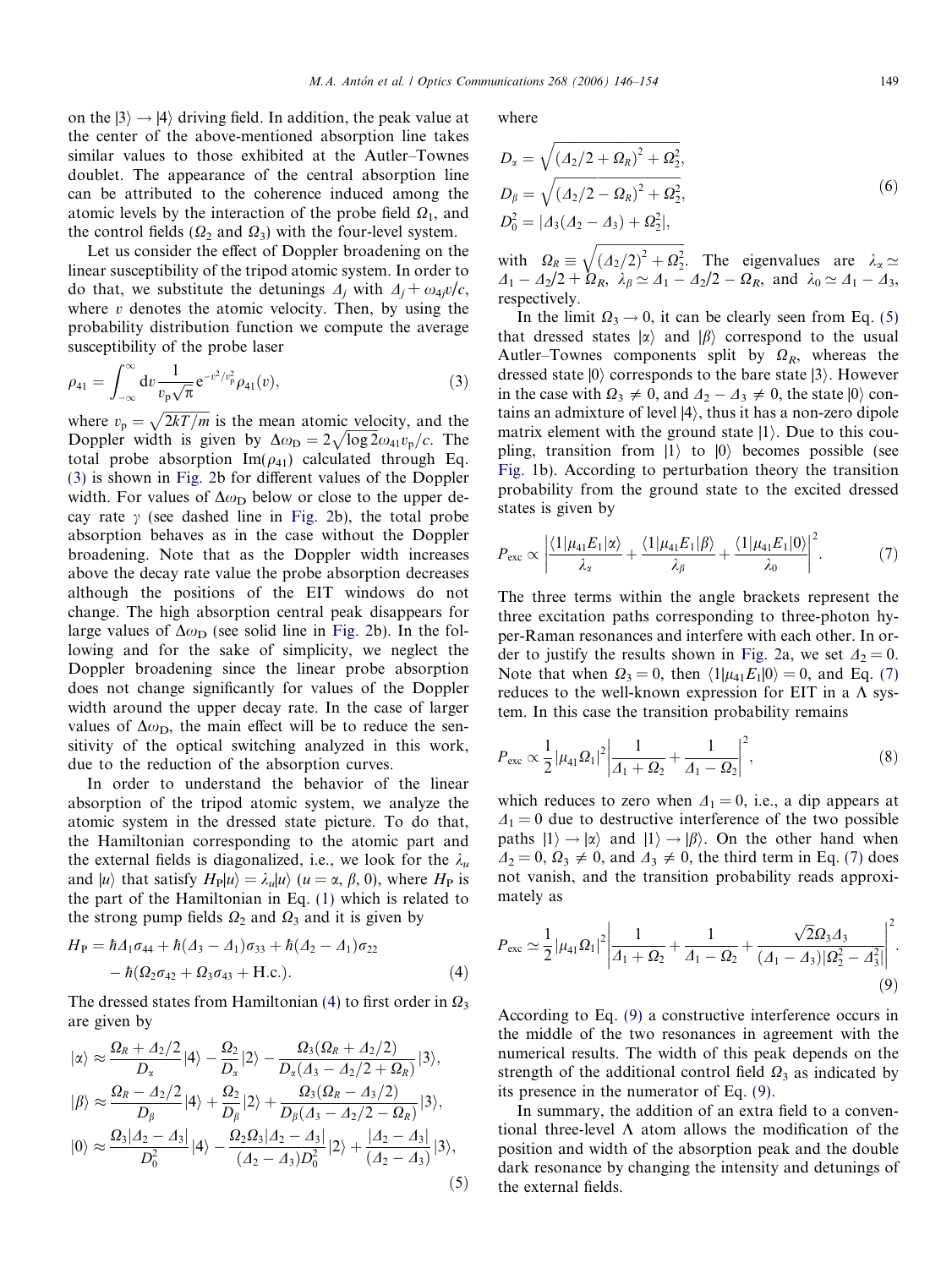# <span id="page-4-0"></span>4. Cavity field dynamics

In order to study the optical response of the atoms in a resonator, we consider a collection of such tripod atoms contained in a medium of length L and immersed in a unidirectional ring cavity (see Fig. 3). The incident coherent field  $E_1$  couples states  $|1\rangle$  and  $|4\rangle$  and propagates in the z direction. The cavity field  $\mathscr{E}_1$  is given by

$$
\mathcal{E}_1 = \frac{1}{2} E_1(z, t) e^{-i\omega_1 t} + \text{c.c.},\tag{10}
$$

 $E_1(z,t)$  being the slowly-varying field envelope,  $\Omega_1 \equiv \mu_{41}E_1/\mu_{41}$ (2h), where  $\mu_{41}$  is the electric dipole moment of transition  $|1\rangle \rightarrow |4\rangle$ . The only field circulating in the ring cavity is the probe field  $E_1$ . Propagation of this laser field in the medium is governed by Maxwell's wave equation, which in the slowly varying envelope approximation reduces to

$$
c\frac{\partial E_1(z,t)}{\partial z} + \frac{\partial E_1(z,t)}{\partial t} = \mathbf{i}\frac{\omega_{41}}{\epsilon_0}P_1(\omega_1),\tag{11}
$$

where  $P_1(\omega_1) = N_a \mu_{41} \rho_{41}$  is the slowly oscillating term of the induced polarization oscillating at the angular frequency  $\omega_1$ , with  $N_a$  the atomic density of the medium. The probe field  $E_I$  enters the cavity through mirror  $M_I$ , propagates in the cavity and interacts with the atomic sample of length  $L$ , then circulates in the cavity, and partially transmits out from the mirror  $M_2$ . The field boundary condition in the ring cavity is

$$
E_1(t,0) = \sqrt{T}E_1 + RE_1(t - t_0, L)e^{-i\theta},
$$
\n(12)

where  $R$  and  $T$  are the reflectance and the transmittance of the semi-silvered mirrors  $M_1$  and  $M_2$ , respectively,  $t_0$  is the cavity round-trip time, and  $\theta$  is the phase due to the cavity detuning. Using the above condition we obtain the meanfield state equation

$$
\frac{\partial \Omega_1}{\partial t} = -\kappa [(1 + i\phi_c)\Omega_1 - \Omega_1 - i\gamma C\rho_{41}], \qquad (13)
$$

where  $\kappa = cT/L$  is the cavity decay rate,  $\Omega_I \equiv \mu_{41}E_I/\lambda$ where  $\kappa = cT/L$  is the cavity decay rate,  $s_{21} = \mu_{41}E_{17}/(2\hbar\sqrt{T})$  is the Rabi frequency of the incident field,  $\phi_c \equiv R\theta/T$ , and C is the cooperation parameter defined as usual [\[1\]](#page-8-0)

$$
C = \frac{\omega_{41} \mu_{41}^2 N_a L}{2\hbar \epsilon_0 c T \gamma}.
$$
\n(14)



Fig. 3. Schematic diagram of a unidirectional ring cavity having four mirrors ( $M_1-M_4$ ) and atomic sample of length L.

In the steady-state limit [\[1\],](#page-8-0) we obtain the input–output relationship

$$
|\Omega_{\rm I}|^2 = |\Omega_{\rm I}|^2 \left\{ \left[1 + C \, \text{Im} \left(\frac{\rho_{4\rm I}}{\Omega_{\rm I}/\gamma}\right) \right]^2 + \left[\phi_c - C \, \text{Re} \left(\frac{\rho_{4\rm I}}{\Omega_{\rm I}/\gamma}\right) \right]^2 \right\}.
$$
\n(15)

Eq. (15) resembles the well-known response of a two-level atom in a cavity. However, the main difference here is the possibility of controlling the susceptibility of the probe field,  $\rho_{41}$ , by acting on the detunings and/or Rabi frequencies of the other two optical fields. When only one driving field is present (say for example  $\Omega_2$ ), the system behaves as a  $\Lambda$  system. However, the addition of a second driving field  $\Omega_3$  produces the destruction of the exact two-photon resonance condition. This leads to large nonlinearities and simultaneously provides additional flexibility to manipulate the bistable response of the probe field by controlling the type of interference (constructive or destructive) or even most interestingly, inducing a double dark resonance.

We are now in position to compute the transmitted amplitude  $|\Omega_1|$  of the probe beam under the influence of the control fields  $\Omega_2$  and  $\Omega_3$ . A remarkable feature of the tripod-type atomic system is that optical memory and switching can be achieved without affecting the incident probe field.

#### 4.1. Optical switching in the linear regime

We have shown in the previous section that the presence of both control fields leads to two holes in the linear absorption spectrum of the cavity field. A high absorption peak placed between the two holes emerges as a consequence of constructive interference. However, by turning off the control field  $\Omega_3$ , the absorption peak disappears since the double dark resonance collapses into a single EIT window (see [Fig. 2](#page-2-0)a). This interesting result could be used to switch the atomic response from high absorption to nearly transparency. In order to show this behavior, we consider a weak cavity field  $(\Omega_1 \ll \gamma)$ , that is, a weak field is injected into the cavity ( $\Omega_{\rm I} = 0.1\gamma$ ). We use the same parameters as in [Fig. 2](#page-2-0)a, that is,  $\Omega_2 = \gamma$ ,  $\Delta_2 = 0$ ,  $\Delta_3 = \gamma$ , and the cavity parameters  $C = 100$ ,  $\kappa = 0.1\gamma$ , and  $\phi_c = 0$ . The driving field  $\Omega_3$  plays the role of the switching beam, changing its value from zero (switching beam off) to  $\Omega_3 = \gamma$  (switching beam on) during the whole time evolution. For this purpose, we numerically solve the field equation (13) and the matter evolution equation [\(2\).](#page-1-0) [Fig. 4a](#page-5-0) shows the time evolution of the cavity field  $\Omega_1$  with detuning  $\Delta_1 = 0.98\gamma$  when the control field  $\Omega_3$  is modulated as a train of rectangular pulses. When the control beam is off, a strong absorption peak occurs (see dashed line in [Fig. 2a](#page-2-0) at  $\Delta_1 \simeq \gamma$ ), then the amplitude of the output field is nearly zero. However, when the control beam is on, the system becomes transparent since a hole appears at that detuning value (see dotted line in [Fig. 2](#page-2-0)a). Therefore, a high transmission of the cavity field takes place. In order to quantify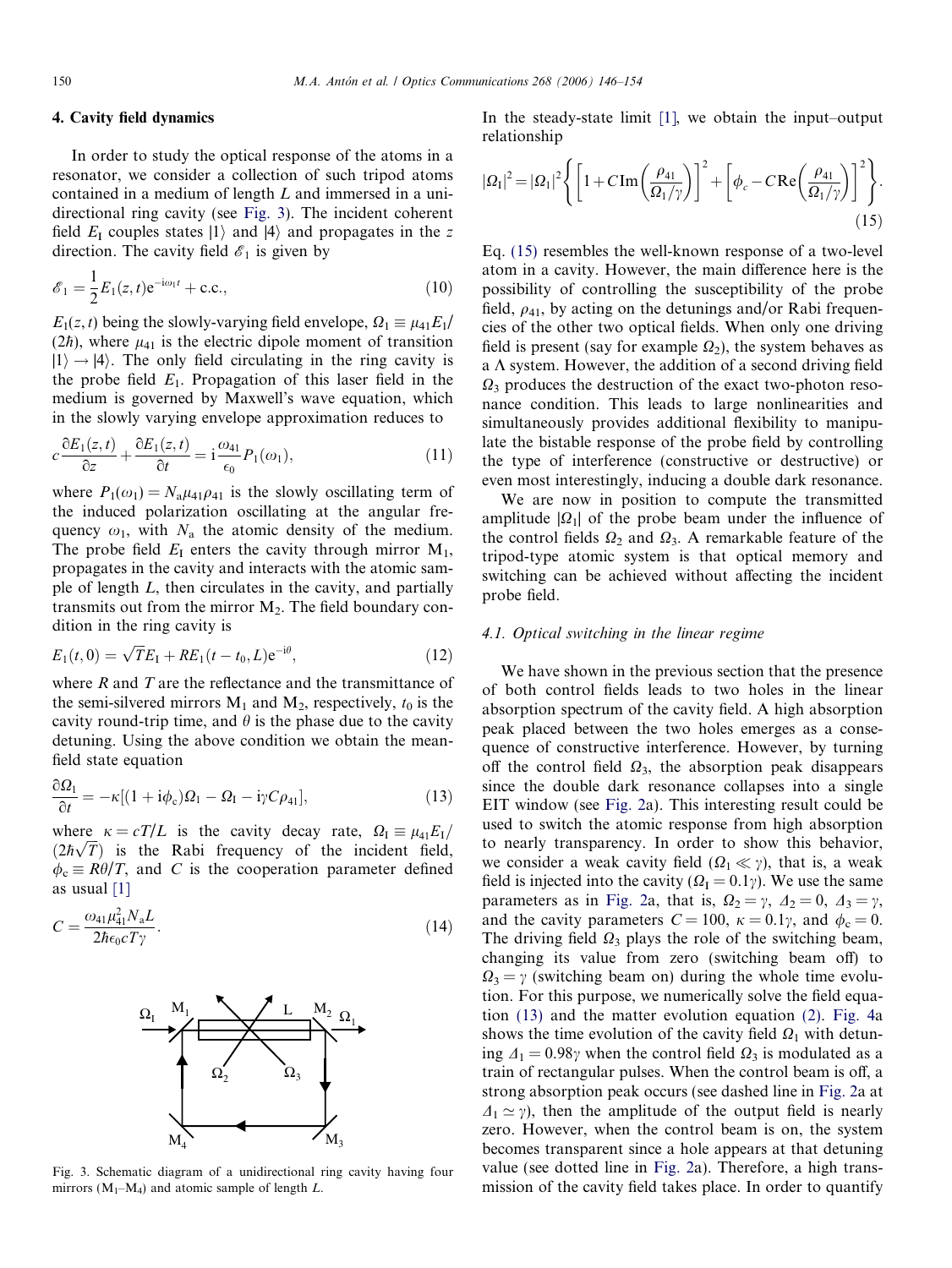<span id="page-5-0"></span>

Fig. 4. (a) Time evolution of the cavity field  $\Omega_1$  when the control field  $\Omega_3$  is modulated as a train of "comb" pulses. The parameters are  $\Omega_2 = \gamma$ ,  $\Delta_1 = 0.98\gamma$ ,  $\Delta_2 = 0$ ,  $\Delta_3 = \gamma$ ,  $C = 100$ ,  $\phi_c = 0$ ,  $\kappa = 0.1\gamma$ ,  $\Omega_I = 0.1\gamma$ . (b) Contrast of the cavity field defined in Eq. (16) versus the probe detuning  $\Delta$ <sub>1</sub>.

the effectiveness of this switch we define the contrast  $C_1$  of the output signal as

$$
C_1 \equiv \frac{|\Omega_1^{(\text{on})}| - |\Omega_1^{(\text{off})}|}{|\Omega_1^{(\text{on})}| + |\Omega_1^{(\text{off})}|},\tag{16}
$$

 $\Omega_1^{\text{(on)}}/\Omega_1^{\text{(off)}}$  being the output cavity field when the control field is turned on/off. For the previous case considered in Fig. 4a, a very high contrast value is obtained  $(C_1 \approx 0.95)$ . Magnitude  $C_1$  has been determined numerically as a function of the probe detuning  $\Delta_1$ . The result is plotted in Fig. 4b. Two interesting regions appear at  $\Delta_1 \simeq 0.4\gamma$  and  $\Delta_1 \simeq \gamma$ , where large contrast values are obtained. We can explain these results by looking at the linear absorption curves shown in [Fig. 2](#page-2-0)a. In the case of  $\Delta_1 \simeq \gamma$ , the medium switches from high absorption to transparency when the control beam is turned on, as can be seen in [Fig. 2](#page-2-0)a. At the other detuning value,  $\Delta_1 \simeq 0.4\gamma$ , the situation is the opposite: the medium switches from almost transparency to high absorption. This is the reason because of what the contrast value  $C_1$  is negative at these detuning values. Note that in the vicinity of null detuning ( $\Delta_1 \simeq 0$ ) and  $\Delta_1 \simeq 0.56\gamma$ , the contrast is almost zero since both absorption curves ( $\Omega_3$  on/off) take similar values.

Another interesting result found in the previous section is the possibility of controlling the position of the central high absorption peak by means of changing the amplitude of the driving field  $\Omega_3$ . We will explore the use of this phenomenon to develop an ultra-sensitive all-optical switching. In this case we consider opposite detunings for both driving fields, i.e.,  $\Delta_2 = -\Delta_3$ , since this configuration will allow us to obtain analytical results. The simultaneous interaction of both controlling beams leads to a linear absorption curve Im( $\rho_{41}$ ) formed by three peaks and two transparency holes. A right (left) transparency hole at  $\Delta_1 = \Delta_2$  ( $\Delta_1 = \Delta_3$ ) should be expected which corresponds to the two-photon resonance condition of the cavity field with the controlling field  $\Omega_2$  ( $\Omega_3$ ). Therefore, the system can switch from high absorption to nearly transparency states by a very small change of one of the controlling fields. In order to illustrate the feasibility of this switching, we analyze the time evolution of the cavity beam  $\Omega_1$  at the center of the spectrum,  $\Delta_1 = 0$ . In the numerical simulation we consider a constant value of the controlling beam  $\Omega_2 = 5\gamma$ , whereas  $\Omega_3$  plays the role of the switching beam, changing its value between  $\Omega_3^{(\text{down})} = \Omega_2$  and  $\Omega_3^{(\text{up})} =$  $\Omega_2 + \delta_{\Omega}$ . The optical switching is shown in [Fig. 5](#page-6-0)a, where the time evolution of the cavity field and the controlling beam are shown. We see in this figure that the output signal exhibits a significant change, from a very small value  $|\Omega_1^{(\text{down})}| \simeq 0.0018\gamma$  to a value equal to  $|\Omega_1^{(\text{up})}| \simeq 0.02\gamma$ . In order to quantify the effectiveness of this optical switch we compare the contrast of the output signal

$$
C_1 = \frac{|\Omega_1^{(\text{up})}| - |\Omega_1^{(\text{down})}|}{|\Omega_1^{(\text{up})}| + |\Omega_1^{(\text{down})}|},\tag{17}
$$

with the contrast of the switching field

$$
C_3 = \frac{\Omega_3^{(\text{up})} - \Omega_3^{(\text{down})}}{\Omega_3^{(\text{up})} + \Omega_3^{(\text{down})}} = \frac{\delta_{\Omega}}{2\Omega_2 + \delta_{\Omega}}.
$$
\n(18)

In the case shown in [Fig. 5a](#page-6-0), the contrast of the cavity field is close to  $C_1 = 0.84$  whereas the corresponding to the switching field is  $C_3 = 0.05$ , thus revealing that a high ratio  $C_1/C_3 \simeq 20$  can be obtained in this configuration. In order to maximize this contrast ratio we analyze  $C_1/C_3$  as a function of the switching field step  $\delta_{\Omega}$ , i.e.,  $\Omega_3$  is changing between  $\Omega_2$  and  $\Omega_2 + \delta_{\Omega}$ . The result is shown in solid line in [Fig. 5b](#page-6-0). This plot shows that there exists an optimum value of the switching field step which is close to  $\delta_{\Omega} \simeq 0.1\gamma$ . Since we are operating in the linear regime, we could perform an analytical study of the phenomenon. In the linear regime, the system of Eq. [\(2\)](#page-1-0) may be linearized by assuming that, for a weak cavity field,  $\rho_{11}$  remains essentially constant and nearly equal to unity, thus  $\rho_{22} \simeq \rho_{33} \simeq \rho_{44} \simeq 0$ , while the only evolving quantities are coherences  $\rho_{41}$ ,  $\rho_{21}$ , and  $\rho_{31}$ . Thus, keeping terms to first order in the probe cavity field  $\Omega_1$ , and neglecting the inter-sublevel decay  $\Gamma_{31} \simeq 0$ , the steady-state solution of Eq. [\(2\)](#page-1-0) is easily obtained, and the linear susceptibility of the probe transition is given by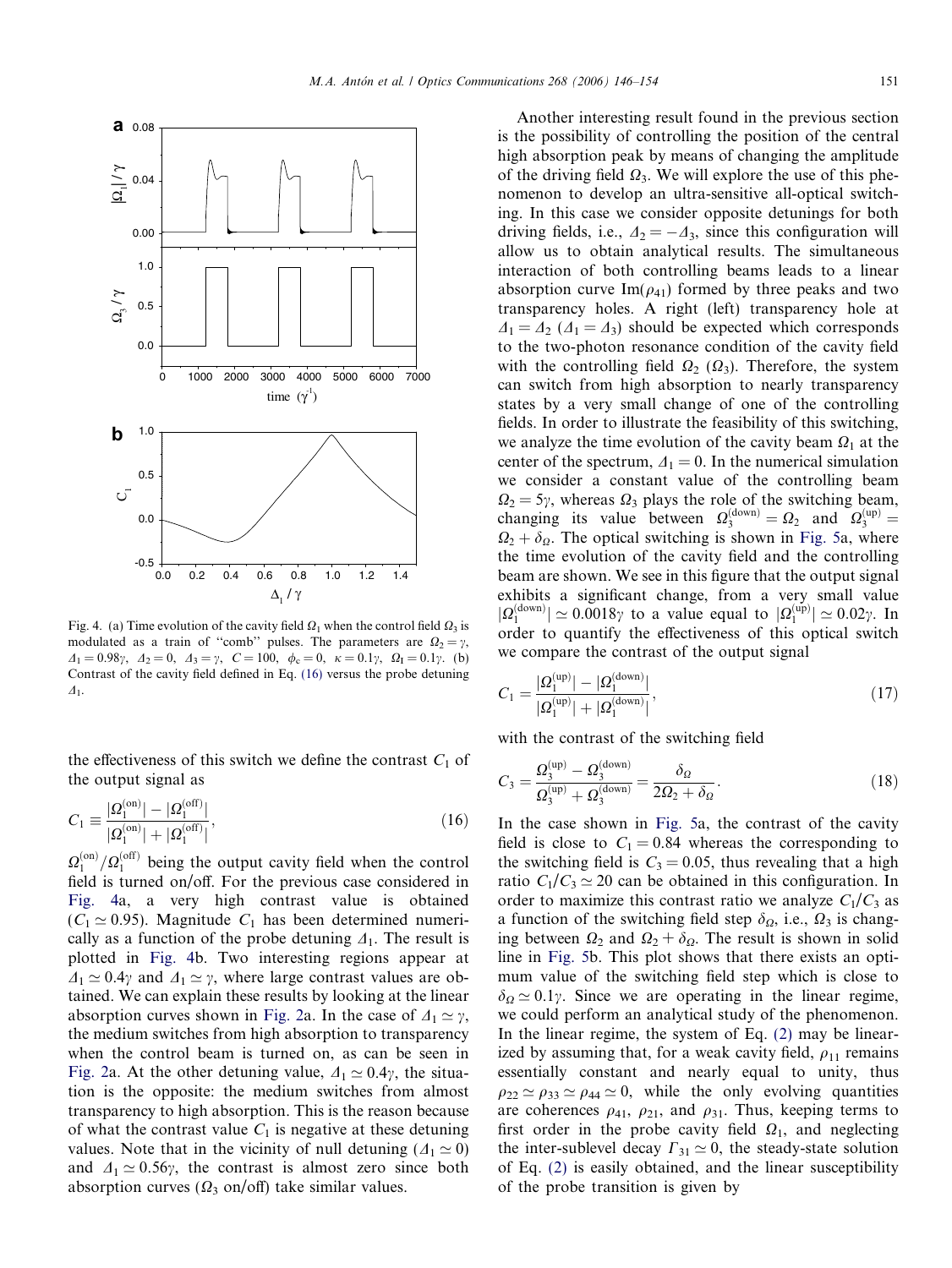<span id="page-6-0"></span>

Fig. 5. (a) Time evolution of the cavity field  $\Omega_1$  and the control field  $\Omega_3$ . The parameters are  $\Omega_2 = 5\gamma$ ,  $\delta_{\Omega} = 0.5\gamma$ ,  $\Delta_1 = 0$ ,  $\Delta_2 = 0.25\gamma$ ,  $\Delta_3 = -0.25\gamma$ ,  $C = 100$ ,  $\phi_c = 0$ ,  $\kappa = 0.1\gamma$ ,  $\Omega_I = 0.1\gamma$ . (b) Normalized contrast of the cavity field  $C_1/C_3$  (defined in Eqs. [\(17\) and \(18\)](#page-5-0)) versus the switching field step  $\delta_{\Omega}$ . Numerical result (solid line) and analytical result (dotted line).

value is very close to the optimum value obtained through  
the numerical simulations (see solid line in Fig. 5b). Final-  
ly, we can use Eq. (19) to compute the ratio 
$$
C_1/C_3
$$
. To do  
that, we set  $\Delta_1 = 0$  and we take into account that  $\delta_{\Omega} < \gamma$ .  
After lengthy but straightforward calculations, we obtain

$$
\frac{C_1}{C_3} \simeq \frac{2\Omega_2^3 \delta_{\Omega}}{(\Omega_2 \delta_{\Omega})^2 + (\beta \gamma/2)^2 \Delta_2^2}.
$$
\n(21)

Eq. (21) is plotted in Fig. 5b (dotted line) showing a good agreement with the numerical result. Using this simple expression, we can obtain the optimum value of the switching field step, being its value  $\delta_{\Omega}^{(\text{opt})} = (3\gamma/2) \frac{A_2}{\Omega_2}$  which gives a value close to  $0.1\gamma$ , in agreement with the numerical result. The maximum achievable value for  $C_1/C_3$  is  $C_1/C_3 = \frac{\Omega_2^2}{3\Delta_2\gamma/2}$ . The maximum value of  $C_1/C_3$  obtained through the analytical curve (dotted line in Fig. 5b) is higher than the value given by the numerical one (solid line in Fig. 5b). The origin of this discrepancy relies on the fact that in the derivation of the analytical solution of  $\rho_{41}$ , the inter-sublevel decay  $\Gamma_{31}$  was neglected. The presence of this decay produces a non-zero spectral hole which reduces the transparency of the system and therefore gives a lower value of the contrast  $C_1$  (see solid line in Fig. 5b).

In summary, the above results clearly demonstrate the controllability of the optical response by varying the amplitude and/or detuning of the driving field  $\Omega_3$ .

#### 4.2. Optical bistability and multistability

Now, we focus our attention to the case where the input field  $E<sub>I</sub>$  is not in the linear regime. The nonlinear regime

$$
\rho_{41} \simeq \frac{-\Omega_1(\Lambda_1 - \Lambda_2)(\Lambda_1 - \Lambda_3)}{(i3\gamma/2 - \Lambda_1)(\Lambda_1 - \Lambda_2)(\Lambda_1 - \Lambda_3) + (\Lambda_1 - \Lambda_2)\Omega_3^2 + (\Lambda_1 - \Lambda_3)\Omega_2^2}.
$$
\n(19)

The absorption curves obtained through Eq. (19) agree well with the linear absorption curves plotted in [Fig. 2](#page-2-0)a. Furthermore, we compute from Eq. (19) the position of the central peak for the case  $\Lambda_2 = -\Lambda_3$  (considering a small switching field step  $\delta_{\Omega} < \gamma$ )

$$
\varDelta_{1\text{peak}} = \frac{(\Omega_3^2 - \Omega_2^2) \varDelta_2}{\varDelta_2^2 + \Omega_2^2 + \Omega_3^2} \simeq \frac{2\Omega_2 \varDelta_2 \delta_0}{\varDelta_2^2 + 2\Omega_2^2}.
$$
\n(20)

Eq. (20) reveals that the central peak shifts as the switching field step  $\delta_{\Omega}$  increases. Furthermore, Eq. (19) allows us to compute the full-width at half-maximum (FWHM) of the absorption peak,  $\delta A_1 \simeq 2\gamma A_2^2/(A_2^2 + 2\Omega_2^2)$ . In order to switch the atomic response from high absorption at  $\Delta_1 = 0$  to almost transparency, we should produce a displacement of the central peak in the absorption spectrum at least in the order of its FWHM. Therefore, the minimum switching field step  $\delta_{\Omega}$  which is required to displace significantly the absorption peak is given by  $\delta_{\Omega} \simeq \gamma \Delta_2/\Omega_2$ . This opens a rich scenario for engineering the atom-cavity dynamics. Note that Eq. [\(15\)](#page-4-0) is a state equation which relates the transmitted amplitude  $|\Omega_1|$  to the incident amplitude  $|\Omega_{I}|$  and other parameters such as C,  $\phi_c$ ,  $\Delta_i$  $(i = 1, 2, 3)$ , and the amplitudes of the control fields,  $\Omega_2$ , and  $\Omega_3$ . This equation incorporates contributions from absorption/dispersion which corresponds to the imaginary/real part of the effective susceptibility. This provides two different mechanism for bistability. In the current problem, it is rather difficult to have a closed form expression due to the high complexity of the dynamic equations. Therefore, we resort to obtain numerically the steady-state solution of density matrix equation [\(2\)](#page-1-0) and the field equation [\(15\).](#page-4-0)

[Fig. 6a](#page-7-0) displays the bistable behavior of the four-level atomic system for several values of the control field  $\Omega_3$ . We have used the parameter values employed in the calcu-lations of the susceptibility in [Fig. 2](#page-2-0)a ( $\Omega_2 = \gamma$ ,  $\Delta_2 = 0$  and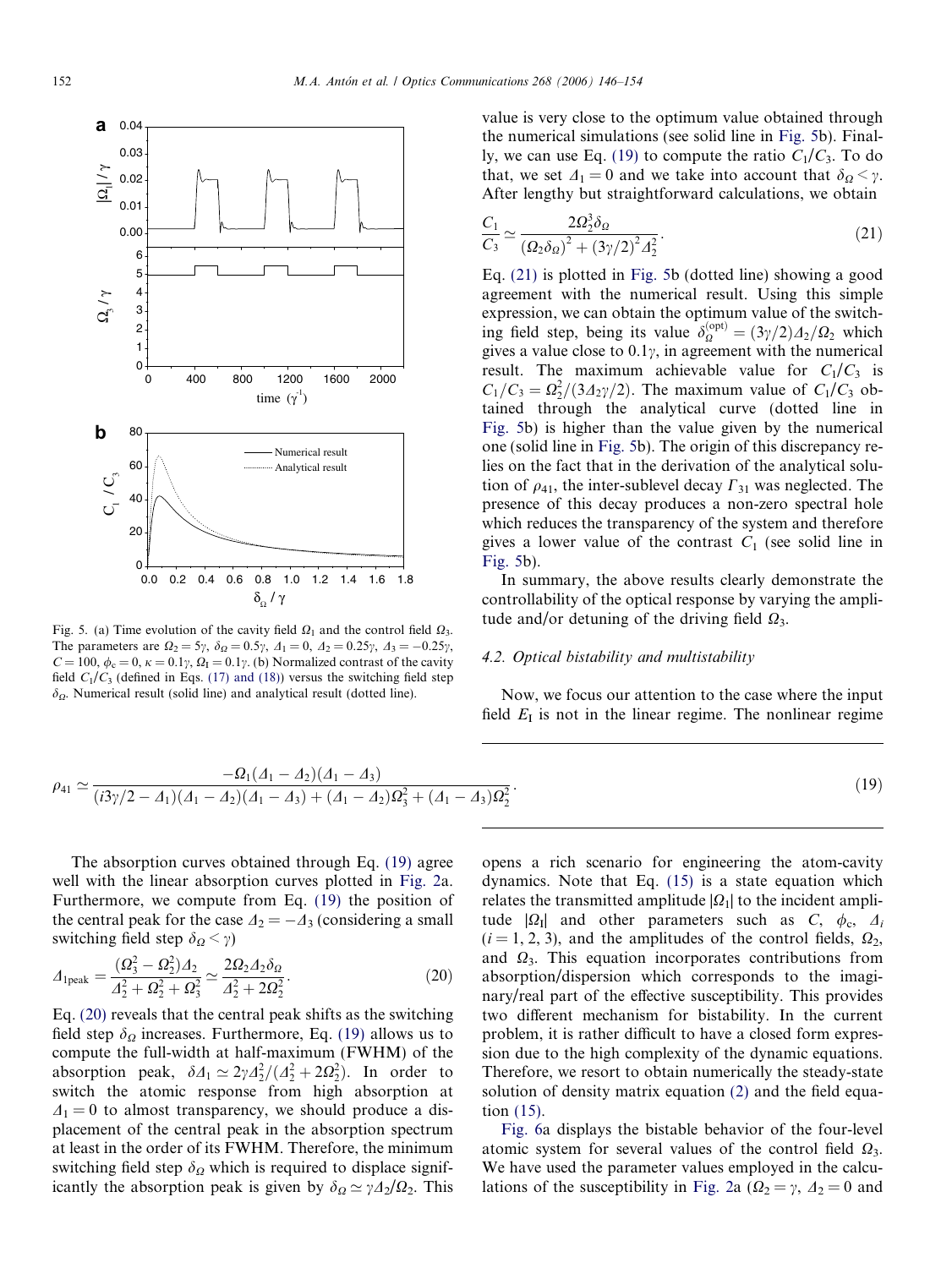<span id="page-7-0"></span>

Fig. 6. Transmitted field  $|\Omega_1|$  versus the incident one  $\Omega_1$ . (a) *OB behavior*. The parameters are  $\Omega_2 = \gamma$ ,  $\Delta_1 = 0.5\gamma$ ,  $\Delta_2 = 0$ ,  $\Delta_3 = \gamma$ ,  $C = 100$ ,  $\phi_c = 1$ .  $\Omega_3 = 0$  (dotted line),  $\Omega_3 = \gamma$  (dashed line), and  $\Omega_3 = 2\gamma$  (solid line). The vertical line shows different steady-states (circle points) for the same input field. (b) *OM behavior*. The parameters are  $\Omega_2 = 2\gamma$ ,  $\Lambda_1 = -1.5\gamma$ ,  $\Lambda_2 = \gamma$ ,  $\Delta_3 = 0$ ,  $C = 100$ ,  $\phi_c = -1$ .  $\Omega_3 = 0$  (dotted line),  $\Omega_3 = \gamma$  (dashed line), and  $\Omega_3 = 2\gamma$  (solid line).

 $\Delta_3 = \gamma$ ). We choose a probe detuning  $\Delta_1 = 0.5\gamma$  which is in the middle of the two dark resonances where the narrow absorption peak occurs. In the case with  $\Omega_3 = 0$ , OB occurs for a very low threshold power (see dotted line in Fig. 6a). This behavior is not attributable to atomic optical saturation and it can be addressed by considering the dependence of the non-absorbing hole on the field intensity. This fact has been pointed out in previous works [\[15,25\].](#page-8-0) By solving Eqs. [\(2\) and \(13\)](#page-1-0) with different initial conditions we have checked that the steady-state solutions displayed in Fig. 6a are stable in the regions of positive slope of the input–output curves. This the usual criterion in most of the cases of OB.

The four-level system opens new possibilities to manipulate quantum coherences in order to engineer the desired atomic response. Fig. 6a shows that the threshold and the width of the bistable region can be manipulated by changing the intensity of the control field  $\Omega_3$ . In our case, it can be seen that OB appears for a great variety of space parameters, not only the one used to produce Fig. 6a.

The atomic polarization is a ratio of polynomials of high order on the field strength, so optical multistability (OM) can be reached for suitable parameters. This is illustrated in Fig. 6b where three curves corresponding to different values of the driving field ( $\Omega_3 = 0$ ,  $\Omega_3 = 0.5\gamma$ , and  $\Omega_3 = \gamma$ ) are plotted. It can be seen that the region of multistability can be controlled by the intensity value of this driving field.

# 4.3. Optical switching and storage in the bistable response regime

In the following, we are going to study the control of OB hysteresis curve by means of the control fields. Specifically, we will show that storage of optical signals can be achieved by appropriate shifts of the OB hysteresis curve. This behavior has been previously found in a four-level N-type atom by Chang et al. [\[27\].](#page-8-0) For this purpose we will use the OB curves analyzed in Fig. 6a. In the initial state the control field  $\Omega_3$  is considered to be "on" with an amplitude  $\Omega_3 = \gamma$ , therefore we start with the OB hysteresis curve shown in dashed line in Fig. 6a. If the control beam is turned off, the OB hysteresis curve shifts to the left part of the input–output graph (lower input fields), as it is shown in dotted line in Fig. 6a. On the other hand, if the control field is turned on with an amplitude  $\Omega_3 = 2\gamma$ , the hysteresis curve shifts to the right part of the input–output graph (higher incident fields), as is shown in solid line in Fig. 6a. This result means that we can control the transmission curve by means of the amplitude of the driving field  $\Omega_3$ .

As an example, we consider a constant input cavity field  $\Omega_{\rm I} = 3.5\gamma$ , a cavity decay rate  $\kappa = 0.02\gamma$ , and the control pulse sequence shown in Fig. 7. When the control beam is set to  $\Omega_3 = \gamma$ , the output field stays at the lower branch with a low power, in particular at state  $A_1$  (see Figs. 6a and 7). Then, as the control beam  $\Omega_3$  is turned off, the system jumps to state  $B$  and when the control beam is set to its initial value  $\Omega_3 = \gamma$ , the system evolves into the upper branch at state  $A_2$  (see Figs. 6a and 7). This last step leads to a small deep ''written'' on the transmitted pulse, thus, we



Fig. 7. Time evolution of the cavity field  $\Omega_1$  and the control field  $\Omega_3$ . The parameters are  $\Omega_2 = \gamma$ ,  $\Delta_1 = 0.5\gamma$ ,  $\Delta_2 = 0$ ,  $\Delta_3 = \gamma$ ,  $C = 100$ ,  $\phi_c = 1$ ,  $\kappa = 0.02\gamma$ ,  $\Omega_{\rm I} = 3.5\gamma$ . The points indicated by the arrows are those corresponding to the encircled ones displayed in Fig. 6.